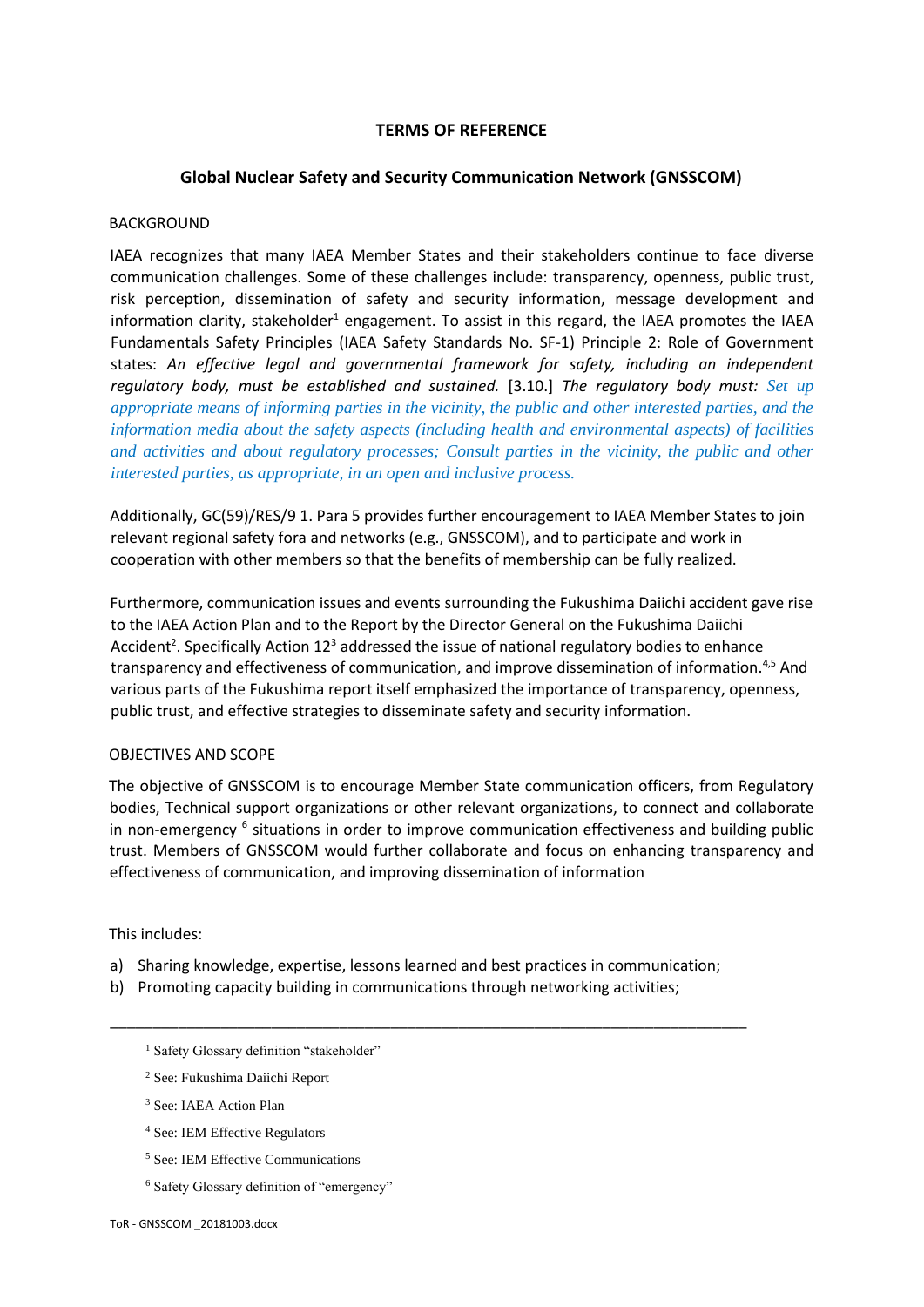- c) Developing, implementing and evaluating strategies and processes for effective communication and consultation with stakeholders;
- d) Providing access to communication professionals, tools, materials, resources, knowledge databases, and publications to further enhance competence in communications.
- e) Dialoguing to establish close working relationships and work on communication related issues.

Scope of GNSSCOM:

GNSSCOM is intended to be a global information resource and its activities do not cover communication in a nuclear or radiological emergency.

GNSSNCOM activities are focused on nuclear safety and security communication during nonemergency situations by national regulatory authorities, their technical support organizations and relevant government organizations.

A website as part of the Global Nuclear Safety and Security Network (GNSSN) is maintained to share information and promote work within the GNSSCOM and the Steering Committee.

## **MEMBERSHIP**

Membership is open to communication officers from IAEA Member State's national regulatory authorities, their technical support organizations and relevant government organizations.

All nominations for membership should be submitted to the IAEA secretariat via the respective Member State's permanent mission to the IAEA.

Each Member assumes its own costs in relation to GNSSCOM activities, whenever possible.

## **STEERING COMMITTEE**

GNSSCOM is led by a Steering Committee for the development and sustainability of the network and its Terms of Reference. The Steering Committee comprises a maximum of 12 members. Nominated Steering Committee members are appointed for a period of three years subject to extension or renewal as required.

The Steering Committee shall meet at least once a year. In the event that a member cannot attend, the network member or Member State should provide an alternate. The Steering Committee is expected to establish, review and update a work plan at least annually. If needed, the Steering Committee may establish working groups to deal with specific tasks.

The results of GNSSCOM activities are evaluated by the Steering Committee in cooperation with the Secretariat, and fed back to the Steering Committee for continuous improvement.

The Steering Committee reports annually on GNSSCOM activities and progress, and may submit recommendations to the IAEA Deputy Director General, Head of the Department of Nuclear Safety and Security. The report shall be made available on the GNSSCOM website.

A Chairperson and a Vice-Chairperson are recommended and appointed, by consensus, by the Steering Committee for a three-year period. The Chairperson chairs the Steering Committee.